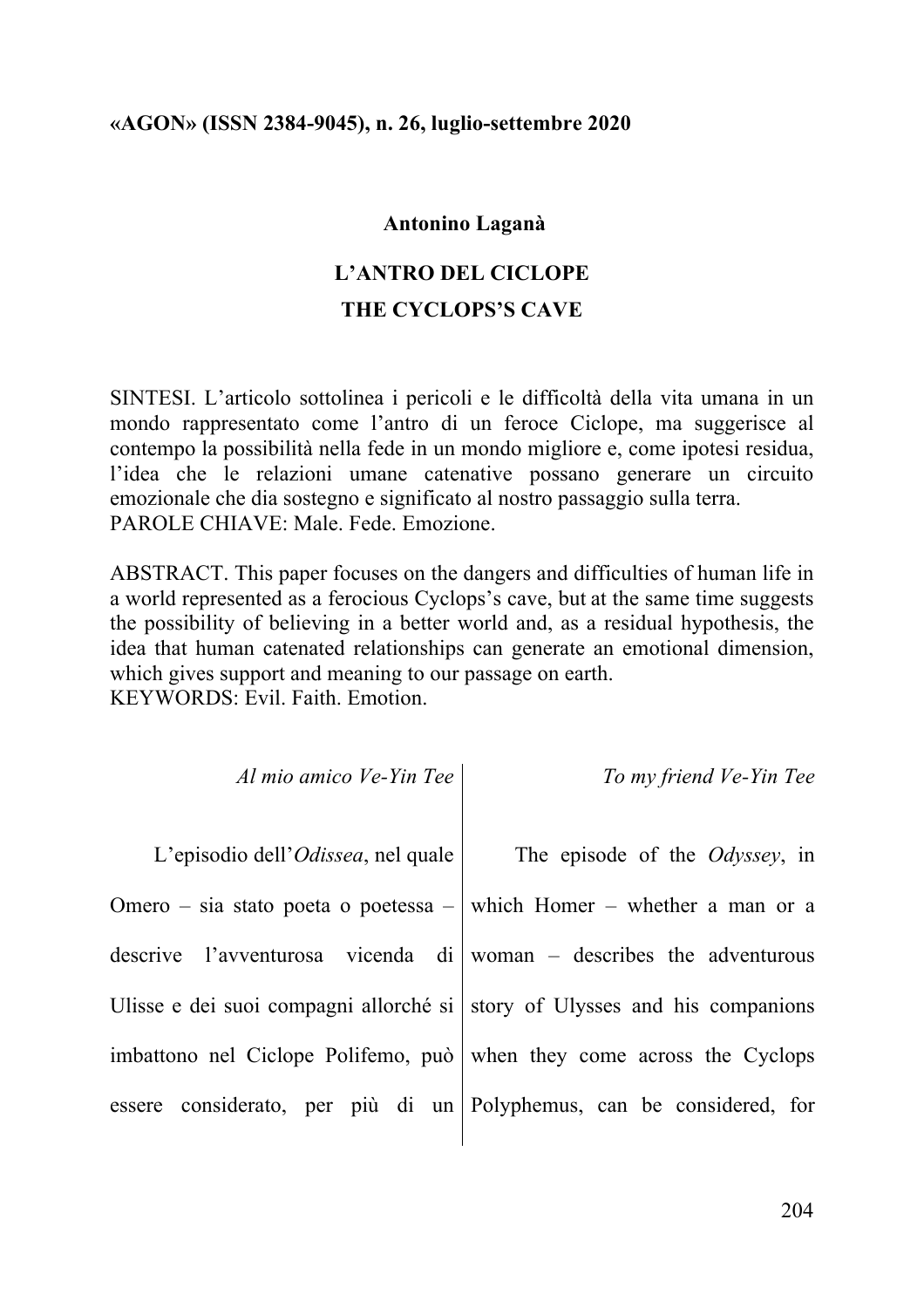esseri umani nel mondo.

Tutti possiamo incappare in una trappola non prevista e restare in essa imbrigliati, anche se pronti a lottare per recuperare la perduta libertà, riesca o meno l'impresa. La vita umana, infatti, è disseminata di insidie e pericoli, il cui superamento comporta sforzi pervicaci e talora richiede un duro prezzo da scontare.

Nelle trappole gli esseri umani a volte sono attirati intenzionalmente da altri, a volte vi si cacciano da soli, per curiosità epistemica, per desiderio di themselves, out of curiosity, out of guadagno, per ambizione o per numerosi altri motivi.

L'antro del Ciclope, di per sé un mero luogo di ricovero, diventa una mere place of refuge, becomes a

aspetto, emblematico della sorte degli more than one aspect, emblematic of the fate of human beings in the world.

> We can all run into an unexpected trap and remain trapped in it, even if we are ready to fight to recover our lost freedom, whether or not the enterprise succeeds. Human life, in fact, is littered with pitfalls and dangers, the overcoming of which involves tenacious efforts and sometimes requires a hard price to pay.

> Human beings are sometimes intentionally attracted in traps by others, sometimes they fall down by desire for profit, out of ambition or for many other reasons.

The lair of the Cyclops, itself a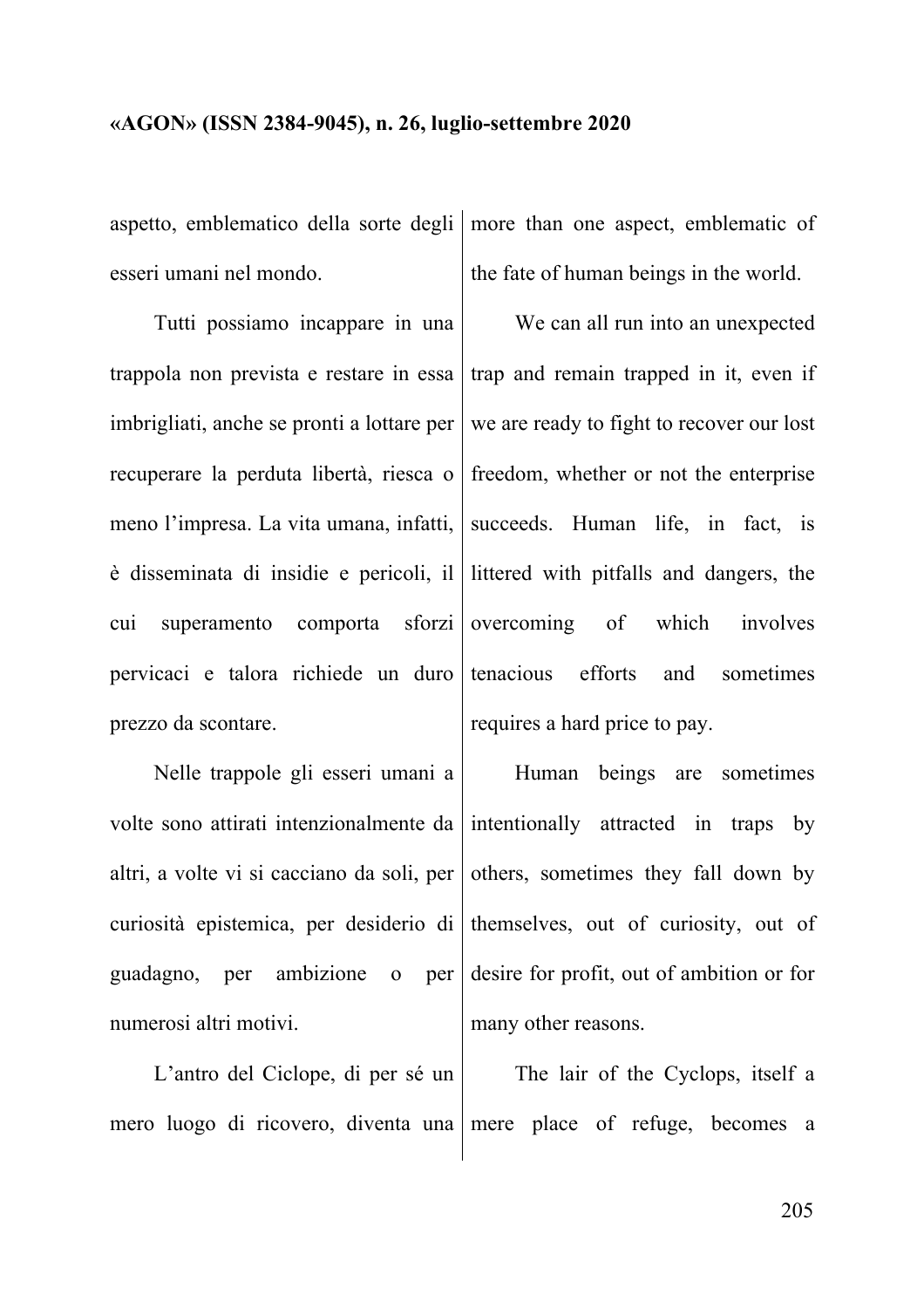tremenda prigione allorché ne viene terrible prison when the access is sigillato l'accesso e così impedita l'uscita a coloro che vi si sono avventatamente introdotti, con o senza il consenso di chi vi dimora da despota.

C'è chi perde la vita per essere finito in un trabocchetto mortale, c'è chi riesce a scamparla fortunosamente, con l'astuzia, con la forza o con altro efficace stratagemma. Il punto è che il nostro mondo è disseminato di inganni e pericoli e forse non è possibile evitarli tutti e sempre. In fondo, è la stessa vita umana a poter essere considerata un'enorme tagliola, da cui non tutti riescono sempre a liberarsi senza menomazioni o terribili sacrifici.

È oltremodo difficile sfuggire a

sealed and thus the exit is prevented to those who have recklessly entered it, with or without the consent of the one who lives there as a despot.

There are those who lose their lives to be caught in a deadly trap, there are those who luckily escape, by cunning, by force or by other effective stratagem. The point is that our world is littered with deceptions and dangers, and perhaps it is not possible to avoid them all and always. After all, it is human life itself that can be considered a huge leghold trap, from which not everyone manages to free himself without maiming or terrible sacrifices.

It is extremely difficult to escape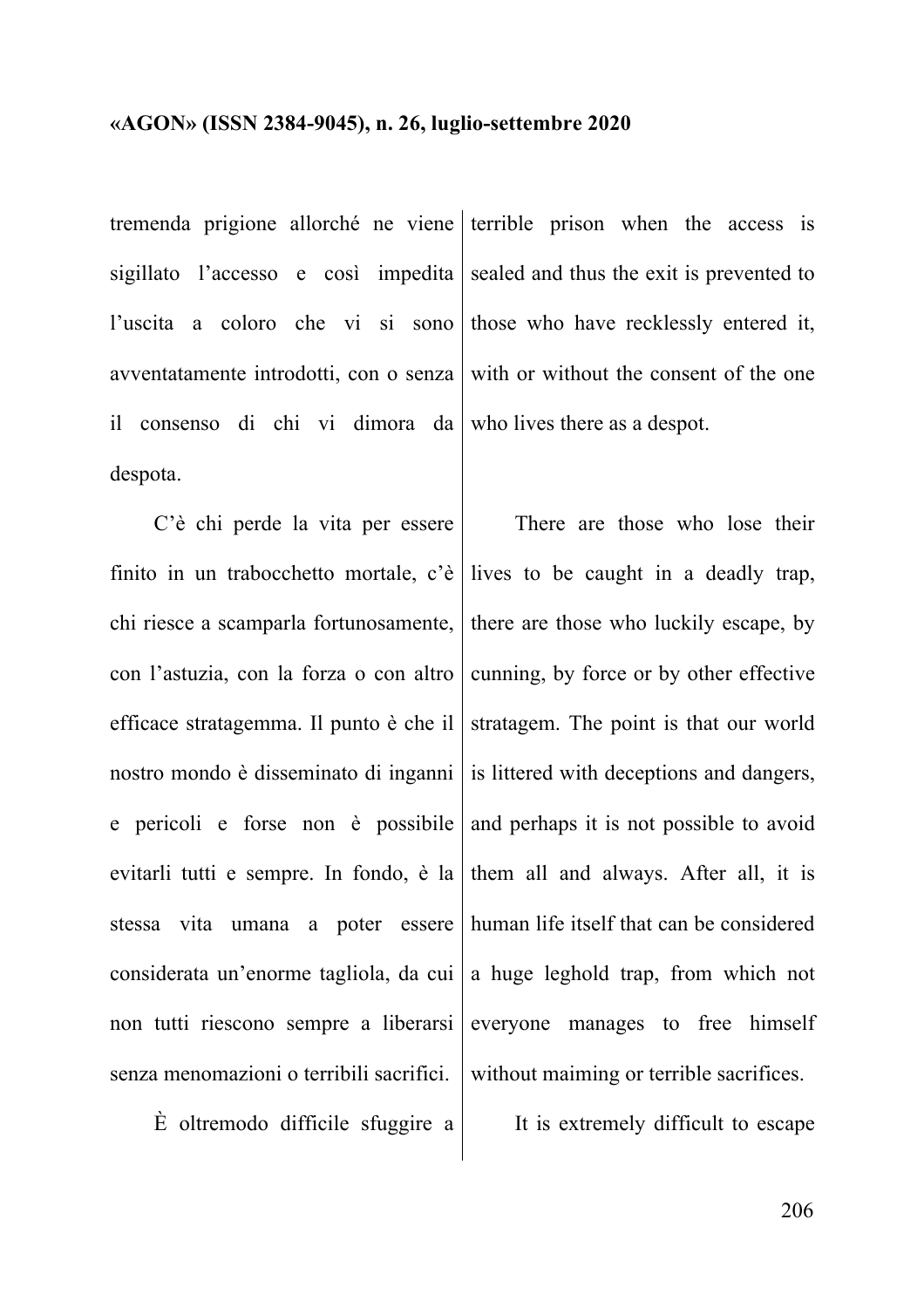un Ciclope veggente e malvagio, paradossale figura di un fato volitivo, mentre è possibile eludere un Ciclope accecato che opera caoticamente per mancanza di visione e affida la sua vendetta ad altri veggenti, potenti e malefici come e più di lui.

Sembra così che il male, sovrastante o ritardato, debba sempre incombere nel corso degli eventi che segmentano la vita umana.

Infatti, Arimane, il dio assoluto del male, avverso cui non si riesce a trovare un appropriato e, soprattutto, definitivo esorcismo apotropaico, «a comun danno impera» tramite i Ciclopi veggenti e accecati e gli dei minori che lo servono, nel contesto di un

sighted and evil Cyclops, a paradoxical figure of a volitional fate, while it is possible to avoid a blinded Cyclops who, because of his blindness, operates chaotically and entrusts his revenge to other sighted entities, powerful and malefic as and more than him.

Thus it seems that evil, whether overhanging or delayed, must always loom in the course of events which segment human life.

In fact, Ahriman, the absolute god of evil, against whom an appropriate and, above all, definitive apotropaic exorcism cannot be found, «commands for the harm of all» through the sighted and blinded Cyclops and the minor gods who serve him, in the context of a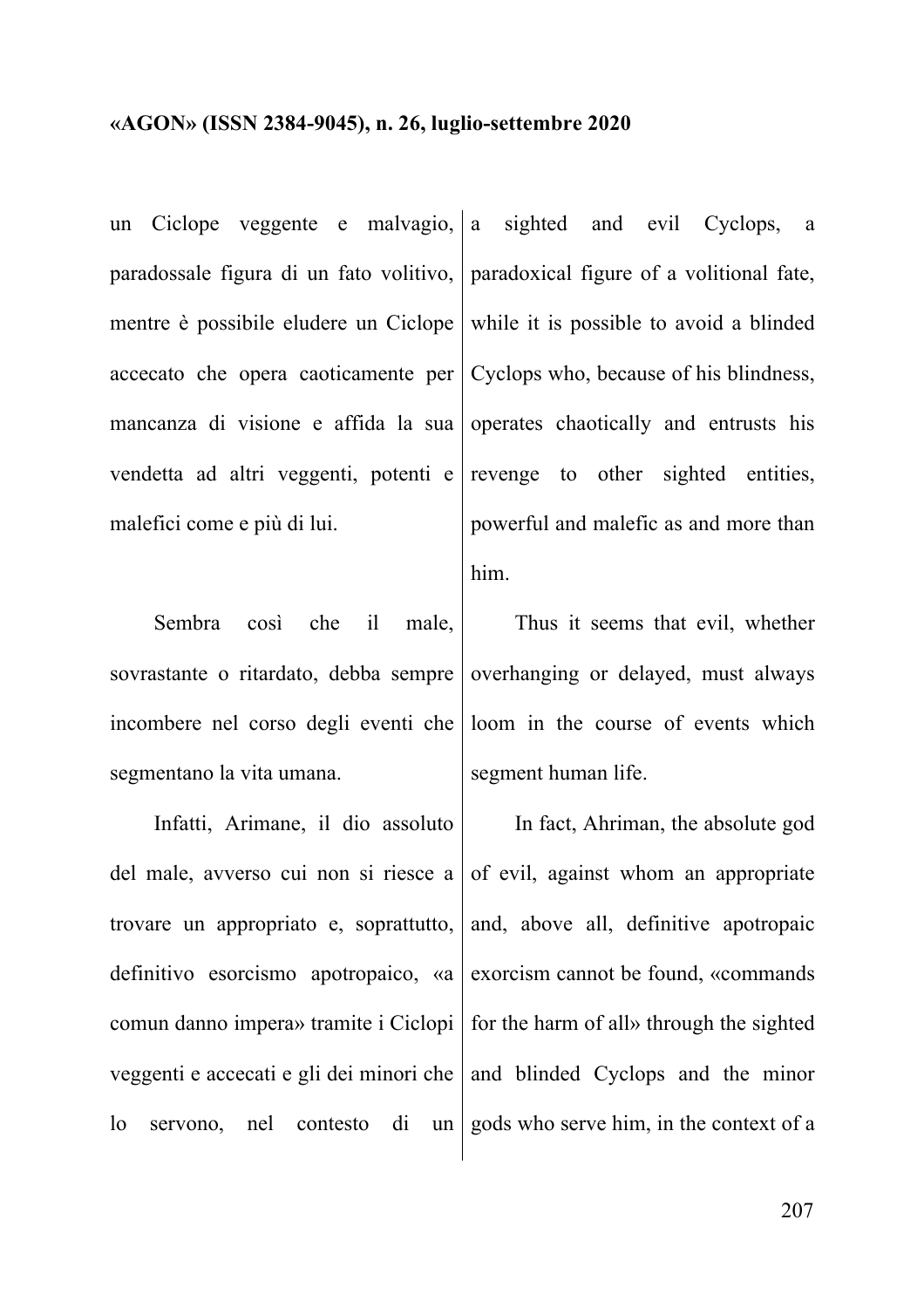$\langle$ universo malevolo $\rangle$  che appunto, la terra un «atomo opaco del male». rende, sameword universes which makes the earth an «opaque atom of evil».

Che tutto sia vanità, anzi «immensa vanità», è pensiero antico, per lo più riservato all'intero universo, ma talora soltanto, in una visione di valori dicotomica, alla sua dimensione apparenziale o materiale. Quest'ultima rappresenta senza dubbio la porzione più palesemente percepibile dell'universo e anche quella più facilmente pervasa dalla corrosività del male, al punto che, come ricordato, rischia di manifestare una compatta opacità ontologica, refrattaria ai valori dello spirito.

Che vi sia una spiritualità interna ai fenomeni o anche a essi esterna è intrinsical or extrinsecal to phenomena,

That everything is vanity, indeed «immense vanity», is an ancient thought, mostly reserved to the whole universe, but sometimes only, assuming a dichotomic value point of view, to its appearance or material dimension. The latter undoubtedly represents the most clearly perceptible portion of the universe and also the most easily pervaded by the corrosivity of evil, to the point that, as mentioned before, it risks to show a compact ontological opacity, refractory to spiritual values.

Whether there is a spirituality

208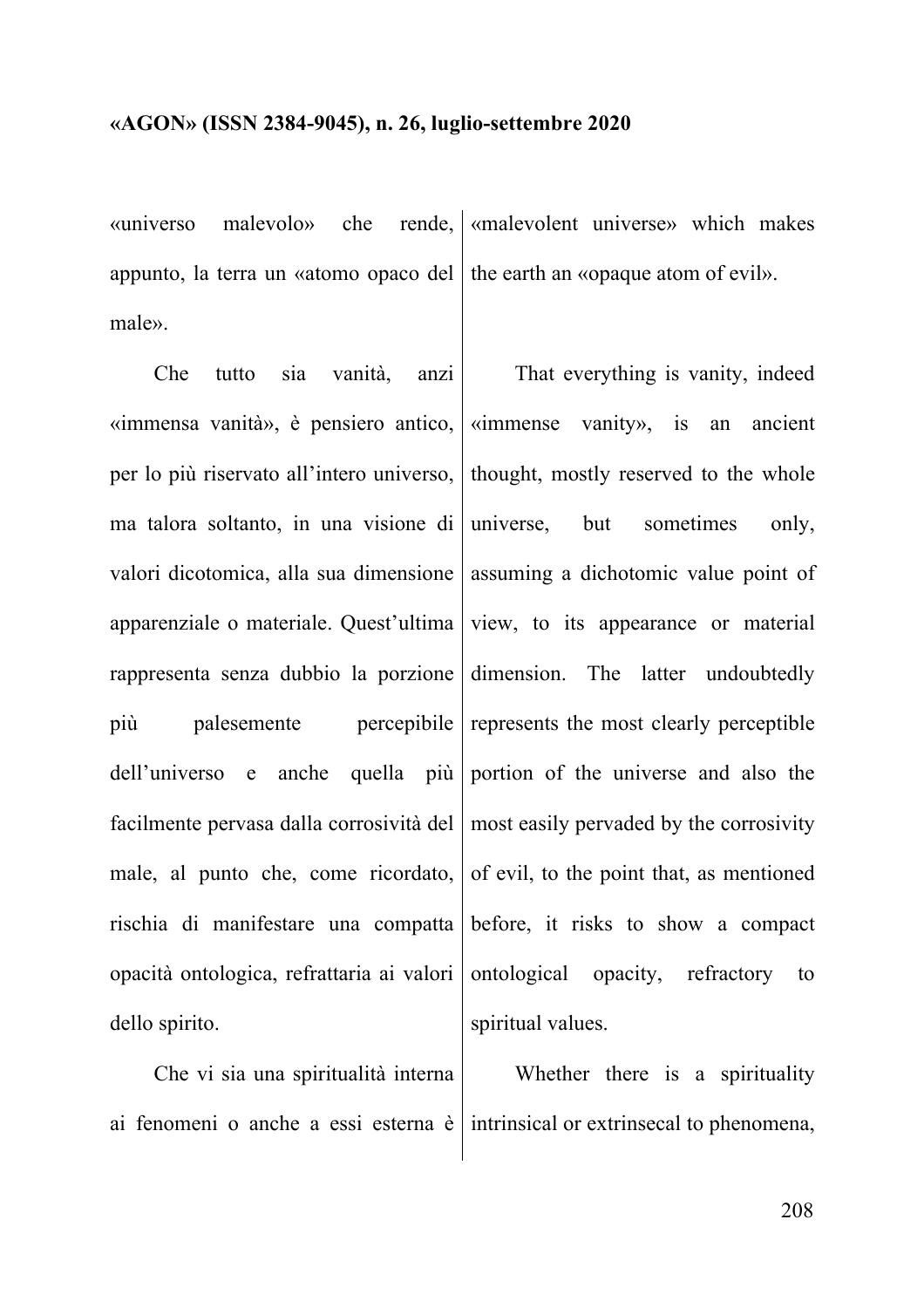dimostrazioni incontestabili, ma fornire al massimo mostrazioni, accettabili senza riserve solo da chi già crede nell'ipotesi che le sostiene.

In altre parole, gli abitatori di questo mondo devono farsi una ragione della maleficenza che l'attraversa e tener conto delle difficoltà che essa genera. L'immanentismo materialistico sembra condannarli a un pessimismo senza speranza e senza esito, laddove il coraggio di aprirsi a una qualche forma di trascendenza ultramondana che superi un'autorappresentazione chiusa in cupa e inevadibile solitarietà ha la capacità di portarli oltre questo mondo: «Θαρσεῖτε» [«fatevi coraggio»], dice to lead them beyond this world:

questione di cui non si possono dare it is an issue which cannot be proven unquestionably, but on which we can give at the most some examples, which are acceptable unreservedly only by those who already believe in the hypothesis that sustains them.

> In other words, the inhabitants of this world have to face up to the maleficence passing through it and take into account the difficulties it generates. The materialistic immanentism seems to condemn them to a pessimism without hope and without outcome, while the courage to open up to some form of ultramundane transcendence surpassing a selfrepresentation trapped in a gloomy and unescapable loneliness has the ability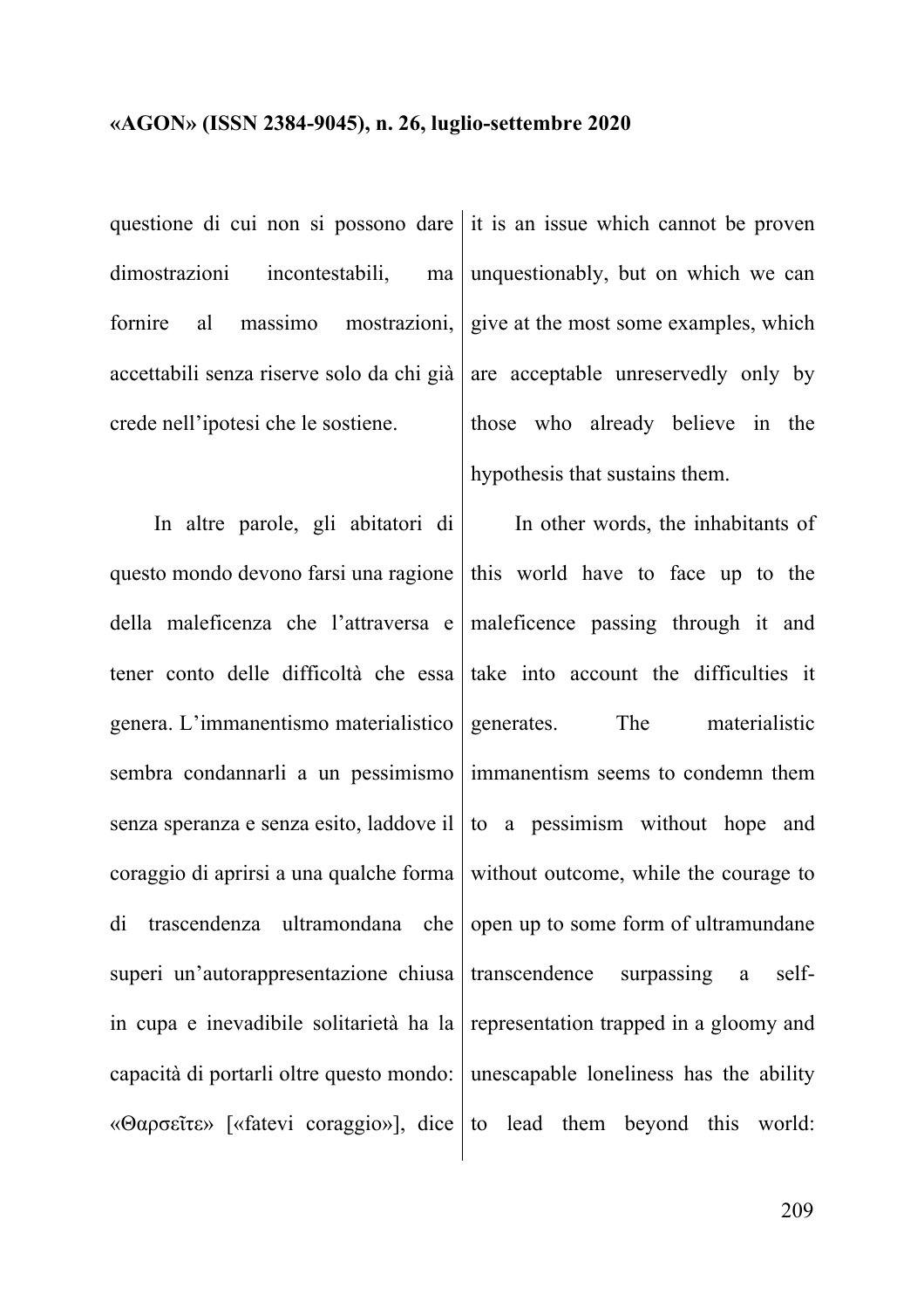con chiarezza il Maestro, «ἐγὼ «Θαρσεῖτε» [«take heart»], clearly says νενίκηκα τὸν κόσµον» [«io ho vinto il mondo»].

Tuttavia, è anche possibile individuare, accanto a una trascendenza verticale accolta o negata, una trascendenza orizzontale che si sostanzia della «social catena» ed è in nourishes of the «social chain» and is grado di accendere – e mantenere accesa – la dimensione maintaining – the semitranscendent or, semitrascendente o, se si preferisce, if you please, the transcendenttrascendente-immanente sentimento legato alle relazioni umane human catenated relations. catenative.

the Master, «ἐγὼ νενίκηκα τὸν κόσµον» [«I have overcome the world»].

However, it is also possible to identify, alongside an accepted or denied vertical transcendence, a transcendence which of igniting  $-$  and so del immanent dimension of feelings in

Le relazioni interpersonali, infatti, in quanto non mediate da vincoli fact, in so far as they are not mediated idolàtrici sovrastanti e dominanti, generano una sorta di trascendenza generate a sort of transcendence in the Interpersonal relationships, in by idolatrous and dominating bonds,